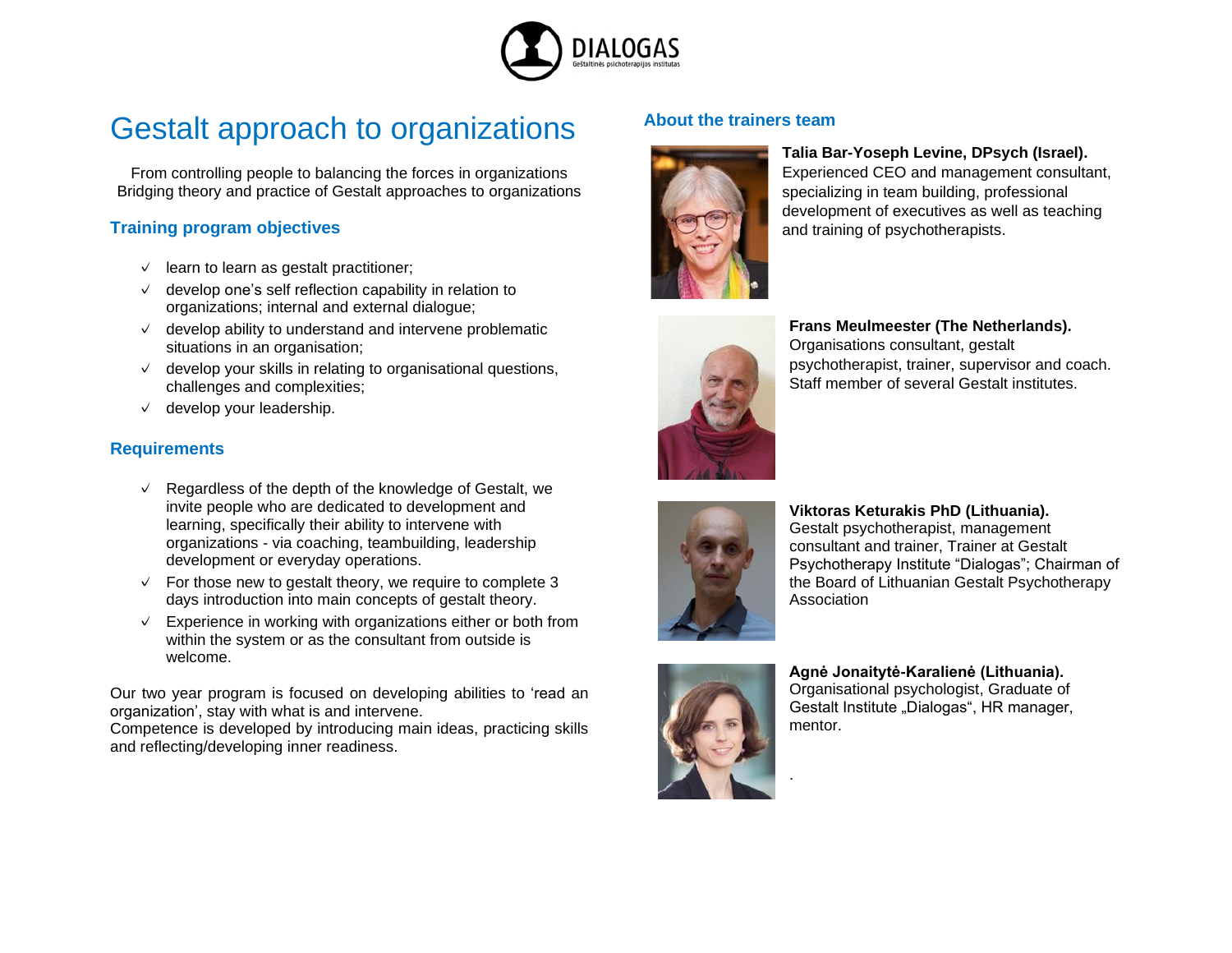

## **The program**

#### **First year**

Understanding and experiencing gestalt way of thinking in organizations

- **Block 1** Basic principles of gestalt approach to organizations 1
- **Goal** Applying knowledge of the Gestalt principles to organizations

## **Content**

- Gestalt philosophy of being
- Contact and Organismic self Regulation
- Field theory
- Phenomenology
- Dialogue

| <b>Block 2</b> | Basic principles of gestalt approach to         |
|----------------|-------------------------------------------------|
|                | organizations 2                                 |
| Goal           | Applying knowledge of the Gestalt principles to |
|                | organizations                                   |

**Content** (continuation of block 1 topics)

- Gestalt philosophy of being
- Contact and Organismic self Regulation
- Field theory
- Phenomenology
- Dialogue
- **Block 3** Group dynamics in organization **Goal** Understanding of and being with group processes Learning to 'read', be present and influence teams is the core of working with organizations.

## **Content**

- Group theory and practice
- Belonging dilemma.
- Influencing dilemma.
- Productivity dilemma
- The phenomenon of shame.
- To see and be seen in the team.

| <b>Block 4</b> | The phenomenology of Culture                         |
|----------------|------------------------------------------------------|
| Goal           | Learning to explore the multiple aspects of cultures |
|                | in organisations                                     |

## **Content**

- Phenomenological observation
- Coexisting through dialogue
- Assumption, awareness to difference,
- Context, field...
- **Block 5** Contact mechanisms within organizations **Goal** Recognising styles of contact and relating in organizations Recognising is the bridge between theory and practice.

## **Content**

- Process of contact
- Contact styles and interruptions
- OSR (organismic self regulation)

# **Block 6** Dialogic leadership

**Goal** Developing the attitude of dialogical leadership

## **Content**

- 'I thou –and I It relationship'
- Presence in leading
- Strategic and intimate way of relating